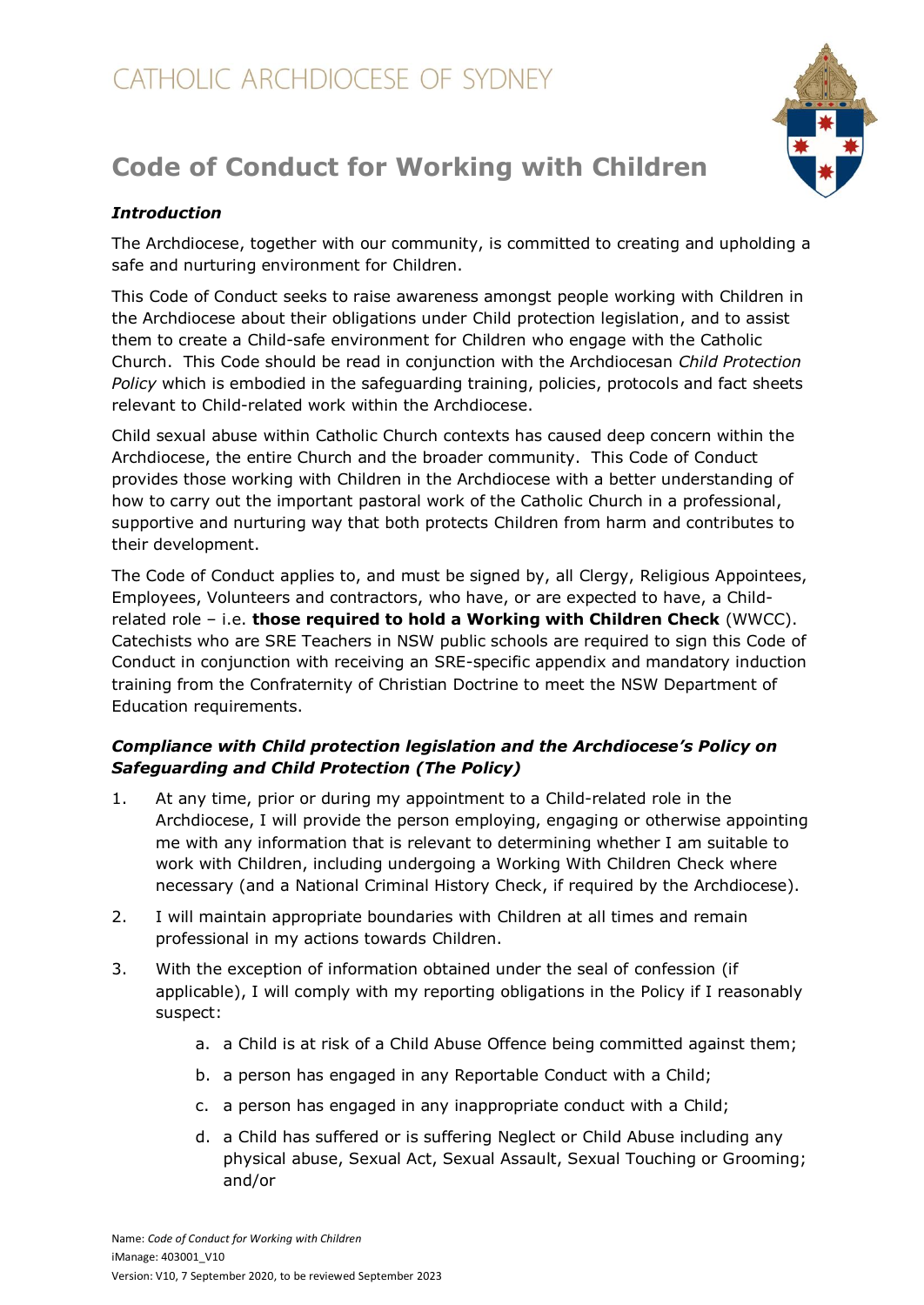e. a Child is otherwise at Risk of Significant Harm, either in the Archdiocese environment, at home or elsewhere.

I note that it is not my responsibility to investigate or resolve any suspicions I may have, but simply to report my suspicion to the appropriate authority.

- 4. I will report these matters to my Parish Priest / Agency Head (whichever is applicable) as well as to the Safeguarding Office and, where appropriate, to the relevant State authorities (with assistance from the Safeguarding Office).
- 5. I acknowledge that I have a personal legal obligation to report all Reportable Crimes of which I become aware, and any information that I may have in relation to those offences, to NSW Police. As a matter of practice, I will notify my Parish Priest or Agency Head who will notify the Safeguarding Office. The Safeguarding Office will assist me to report to the NSW Police and will provide a copy of the police report so that I can ensure my personal legal obligation to report has been discharged.
- 6. I will comply with any investigations into Safeguarding Complaints.
- 7. I will immediately notify my supervisor if I am charged with any criminal offence.

#### *Care, respect and compassion*

- 8. I will always treat Children with care, respect and compassion even if they behave in a way that I find to be difficult or challenging.
- 9. Recognising that we believe all people to be "made in the image and likeness of God" (Gen 1: 27) I will respect the human dignity of all persons treating them with equal respect and care at all times. In keeping with the Church's preferential option for the poor, I will give particular attention to the needs of more vulnerable people in the community.
- 10. I will take into account the needs of all Children, paying particular attention to Aboriginal and Torres Strait Islander Children, Children with disability, Children from culturally and linguistically diverse background, and Children with particular vulnerabilities, such as Children who cannot live at home for whatever reason.
- 11. I acknowledge that children, like all human persons, have a need to be listened to and to feel heard. I will seek to actively listen to children in my care and take their opinions and concerns seriously.
- 12. I will always use appropriate, respectful language, and not speak to Children in a sarcastic, derogatory or offensive manner, acknowledging I hold a position of authority and use of this language could negatively affect the wellbeing and development of the Children I work with.
- 13. I will always treat Children in an equal and consistent way, and avoid favouritism, "special relationships" with certain Children and/or singling out particular Children.
- 14. I will never provide gifts to one Child over another Child and I will provide gifts to Children generally only where those gifts are appropriate given the age and circumstances of those Children, e.g. gifts that are inexpensive and inoffensive.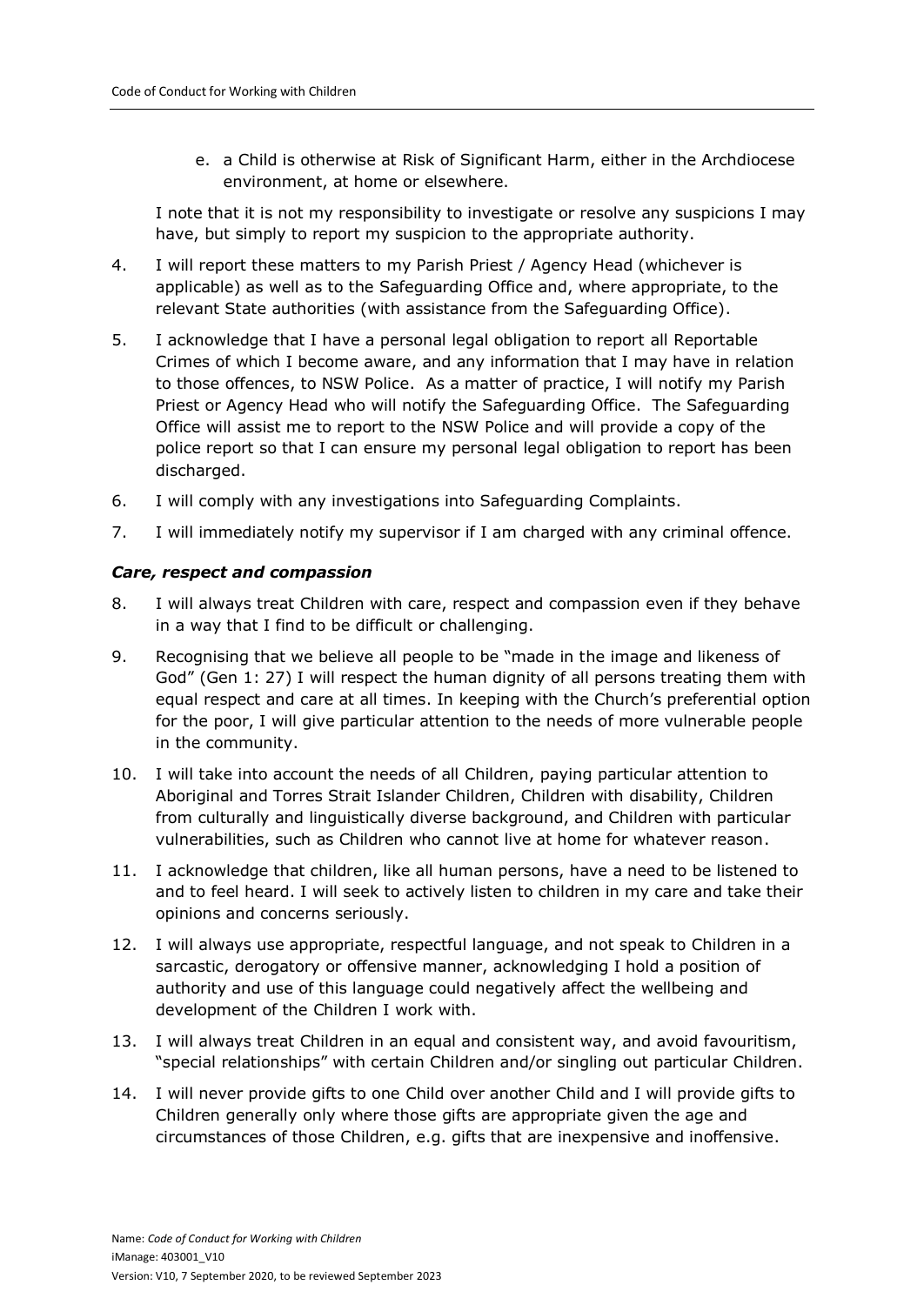- 15. I will not engage in any activity with a Child that is likely to cause them physical, emotional or psychological harm.
- 16. Except in the context of family gatherings with the permission of parents, I will not invite unaccompanied Children to my home, nor invite them to engage in activities or events that are not associated with the Archdiocese or its parishes or agencies.

# *Proper supervision of Children*

- 17. I will always diligently supervise all Children for whom I am responsible
- 18. If I am responsible for organising activities involving children, I will ensure the activities are appropriate to the children's age and needs, that the necessary risk assessment has been undertaken, and that it is adhered to in the conduct of the activities.
- 19. When supervising children, I will take care to protect them from obvious dangers such as motor vehicles, and outdoor risks such as unsafe bodies of water, sun exposure or strangers.
- 20. I will not leave children in my care unsupervised. I will be punctual for my appointments with Children. If I am unable to attend an activity with children which I have agreed to supervise, I will communicate with the relevant supervisor in my parish or agency as soon as possible.
- 21. When supervising children, I will always take care in planning activities to make sure they are appropriate given the Children's age and other needs

# *Disciplining Children*

- 22. I acknowledge that in appropriate circumstances, discipline may be necessary to prevent future misbehaviour by Children, including misbehaviour that places the Child and others at risk.
- 23. If, in my judgment, it is necessary to discipline a Child, I will only do so in a reasonable manner that is proportionate to their misbehaviour and does not isolate or degrade the Child. I will always explain to the Child why he or she is being disciplined.
- 24. I will never use corporal punishment to discipline a Child.

# *Contact with Children*

- 25. I will avoid situations where I would be alone with children except in so far as it would normally be required as part of my role.
- 26. I will avoid physical contact with a child except in so far as it would normally be required as part of my role (e.g. to administer the sacraments) or as circumstances might reasonably require (e.g. to protect a child from harm or to comfort when distressed), or when greeting a child appropriately (e.g. the popular Hi-5).
- 27. I will not engage in any covert or overt sexual or intimate behaviours with any child or young person; I will not engage in any sexual innuendo, sexual conversations, jokes or the display of such material.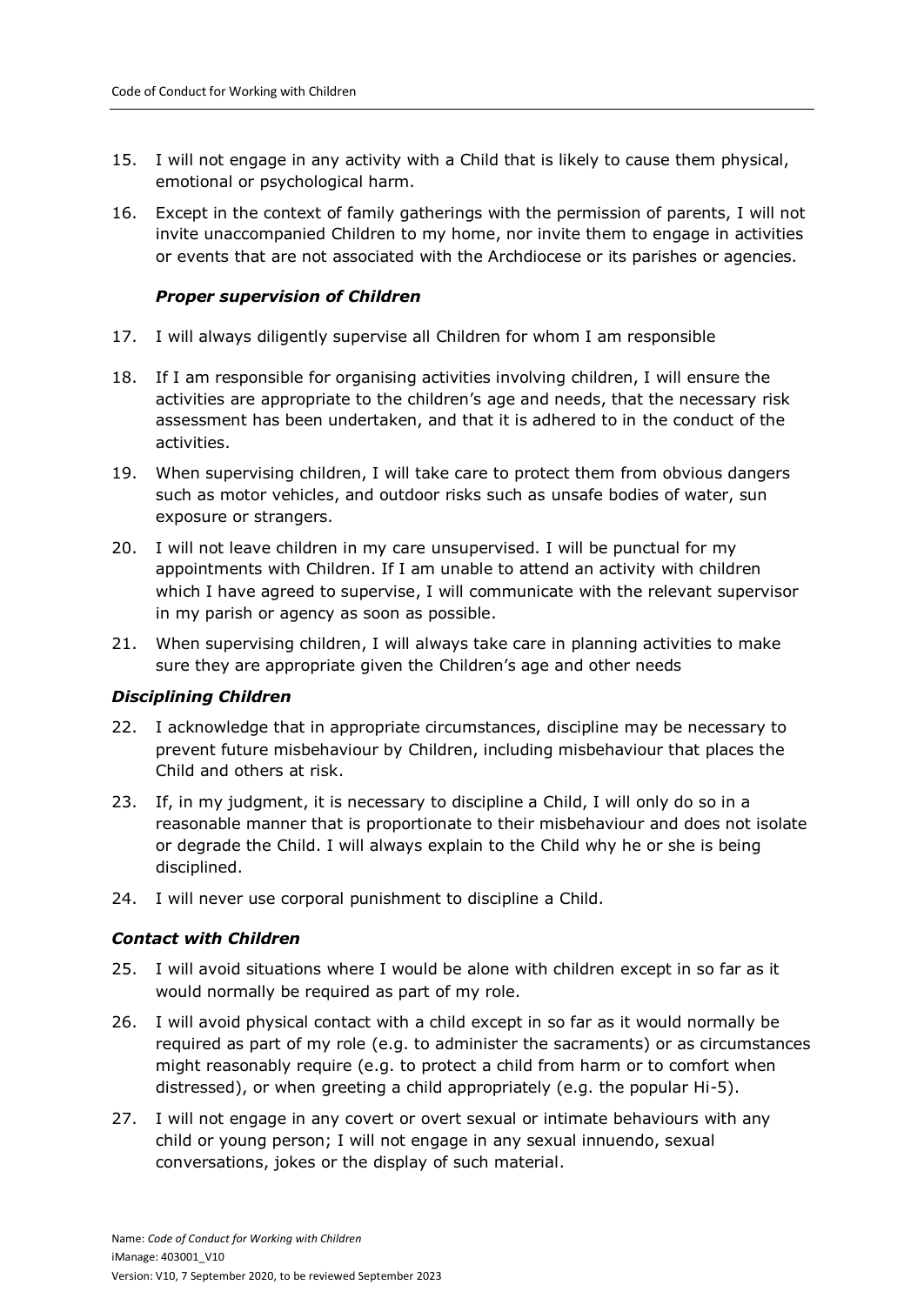- 28. I will not message, call, text, visit or otherwise contact a child to the exclusion of their parent(s) when organising, arranging or engaging in church activities.
- 29. If I engage with a child or family whom I have contact with through my role in the church outside of that role (e.g. socially, in a business relationship, etc.), I do so in my individual capacity only and not as a representative of the Church.

#### *Use of social media and other technology to communicate with Children*

- 30. I will comply with that part of the Policy relating to the use of social media and other technology, which provides that amongst other things I must:
	- a. be respectful, polite and considerate in all communications with Children and communicate in a manner that is consistent with my role and responsibility within or in relation to the Archdiocese;
	- b. not invite or accept invitations from Children I have met through the Archdiocese as "friends" on my personal social media site, or otherwise interact with them on that site;
	- c. not communicate on an individual (one on one) basis via technology or social media (including mobile phone, text messages or email) with any Child unless I have obtained the written consent of that Child's parent or guardian and include the Child's parent or guardian as a participant in the communication; and
	- d. not record or distribute any Intimate Images of a Child or any Cyber Bullying Material targeted at a Child.

#### *Use of alcohol, tobacco and other drugs*

- 31. I will comply with that part of the Policy relating to the use of alcohol, tobacco and other drugs, which provides that:
	- a. I must never give or provide alcohol, tobacco or other drugs to Children (This rule does not apply when parents approve of their child receiving Holy Communion from the Chalice).
	- b. I must never perform work with Children when I am under the influence of alcohol or illicit drugs, and will inform my supervisor if I am under the influence of any prescription medication that may adversely affect my capacity to effectively supervise Children and keep them safe; and
	- **c.** if I am supervising Children in any capacity, including general gatherings, at an overnight camp or excursion where Children are present, I will not consume alcohol or illicit drugs, or smoke tobacco during these events.

# *Medication*

32. I will never administer any medication to any Child without their parent or guardian's consent.